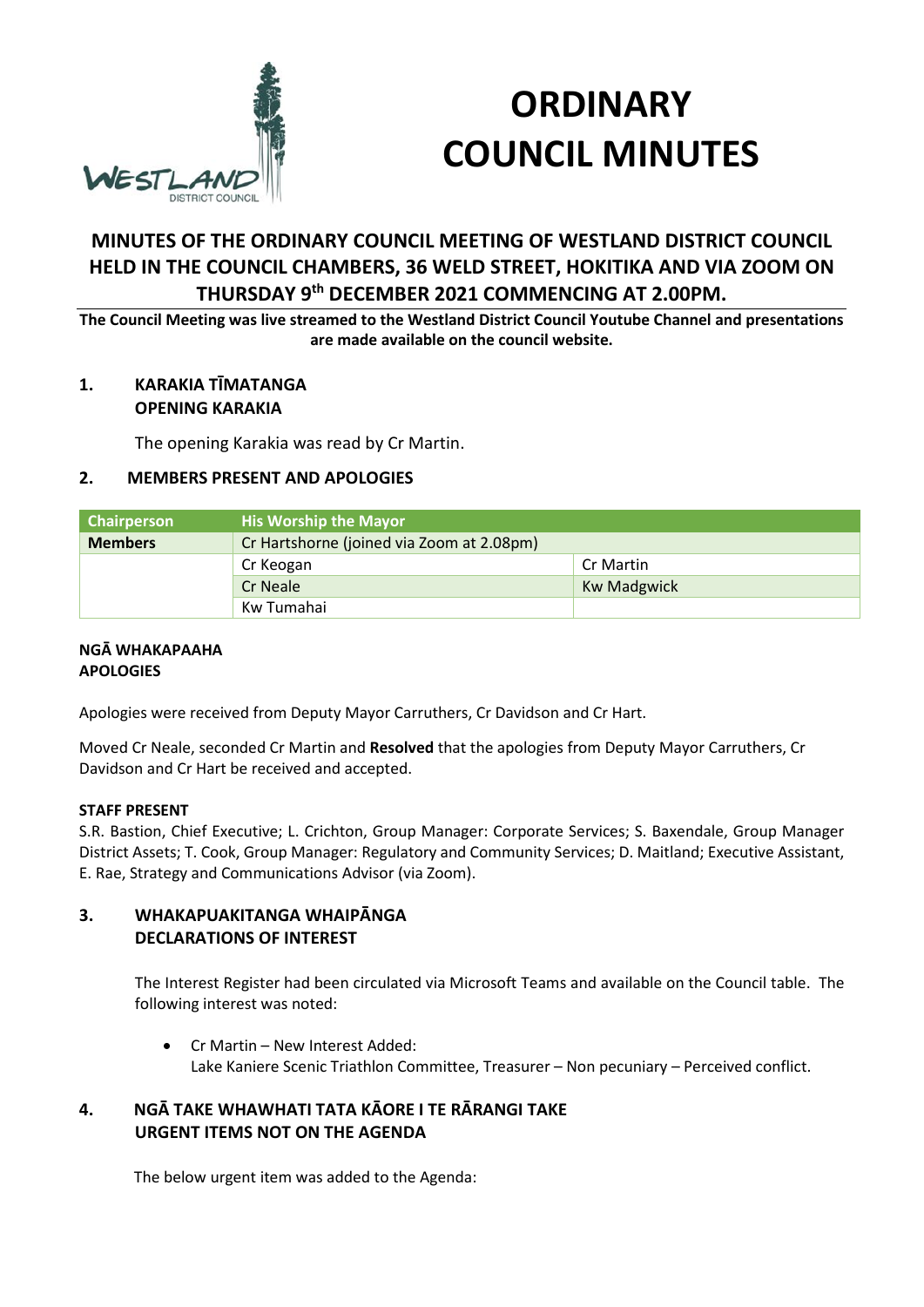#### **Adoption of Westland Holdings Limited Annual Report**

(i) The reason why the item was not on the agenda is due to a delay in receiving the final reports from Audit New Zealand.

(ii) The reason why the discussion of the item cannot be delayed until a subsequent meeting is that the Annual Report needs to be received by Council within 3 months of the year end (30 September), due to audit delays the report was not signed off in time and needed to be presented at this Council meeting.

The report is to be presented at the beginning of the reports section of the meeting.

# **5. NGĀ MENETI O TE HUI KAUNIHERA MINUTES OF MEETINGS**

The Minutes of the previous meeting were circulated separately via Microsoft Teams.

# **Ordinary Council Meeting Minutes – 25 November 2021**

Moved Cr Keogan, seconded Cr Neale and **Resolved** that the Minutes of the Ordinary Council Meeting held on the **25 November 2021** be confirmed as a true and correct record of the meeting.

The Chair **Approved** that their digital signature be added to the confirmed Ordinary Council Meeting Minutes of 25 November 2021.

# **6. ACTION LIST**

The Chief Executive (CE) spoke to the Action List and provided the following updates:

- **Kaniere School Students Cycle trail**  No change to this action, scheduled for an official opening in the New Year.
- **Speed Limit Register Review Stage 2**  To be out for consultation in February 2022.

#### **Ross Chinese Gardens – Flooding issues**

Resource consent has been passed by any potential effected parties. Just waiting on the final consent from West Coast Regional Council. A draft Memorandum of Understanding has been compiled with the Ross Community and under review.

**Kumara Gardens** 

No progress on this action, works are going out for tender.

**Revell Street Trial – Stage 2** 

Budget to be provided as part of the Chief Executive's (CE) pack, the works program has been completed. A table is still to be added to the new pavement extension near Take Note.

- **Old Christchurch Road seal extension**  Final scope of works is still to be completed.
- **Investigate costs to bring the WDC HQ and Pakiwaitara Buildings up to 100% National Building standards**

Works on hold while awaiting a strategic direction from Councillors before moving forward. Workshops to be held early in the New Year with Councillors and Joseph and Associates.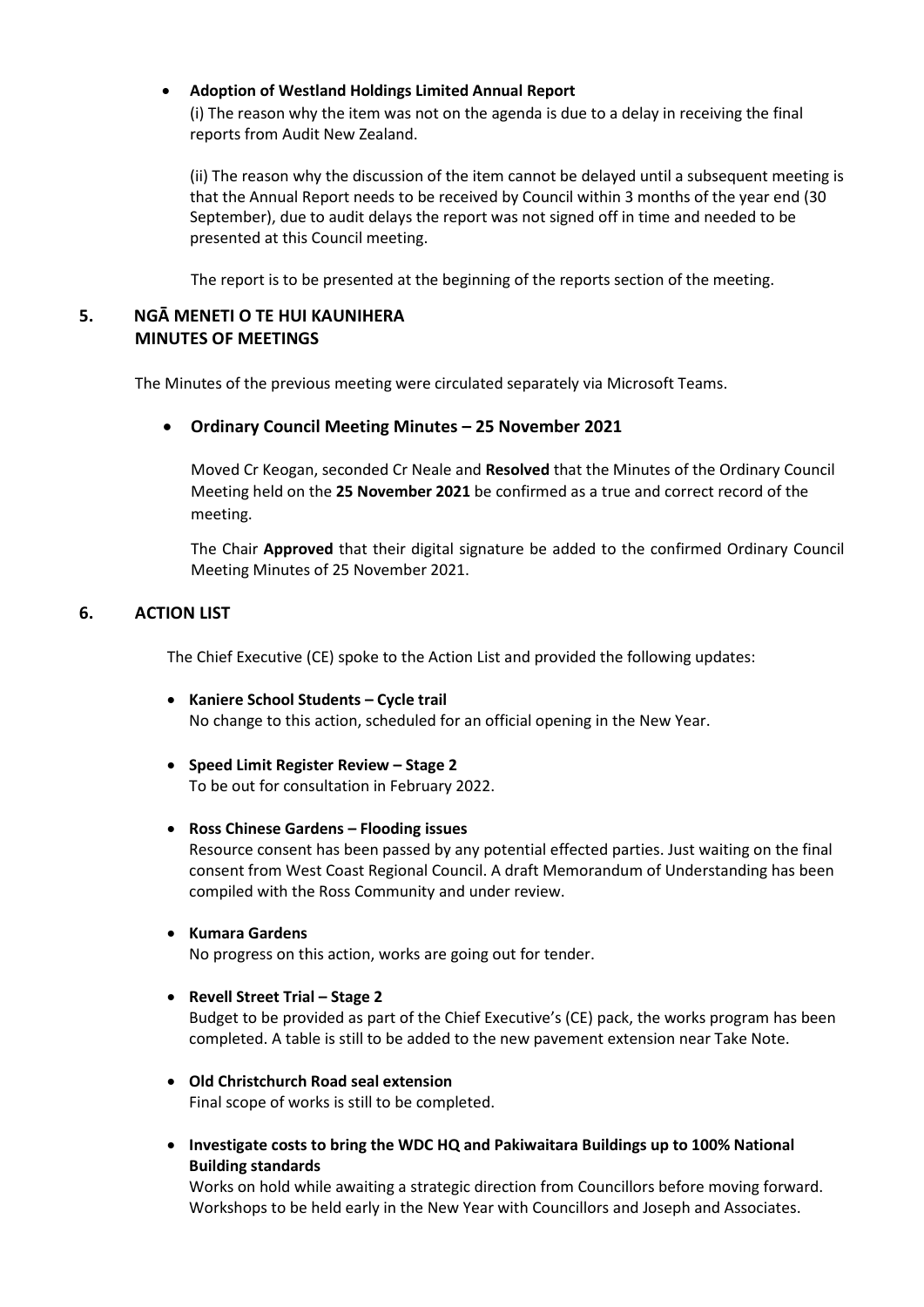- **Pakiwaitara Building Business Case Timeline**  Same as above.
- **Road Maintenance Action Updates**  Footpath for Mitre 10 are in the planning stage. Speed Limit review as update above. Report for Railway Terrace is underway.
- **Revell Street Trail Budget Stage 2**  As above with Revell Street Trial – Stage 2 action update.
- **Standing Committee Membership lists**  Has been circulated to the Elected Members, action is now complete.
- **Resource Consent Correspondence Update to Council**  This action is still been worked through with the relevant parties. The Planning Manager is working with the applicant.

#### *Cr Hartshorne joined the meeting via Zoom at 2.08pm.*

Moved Cr Neale, seconded Cr Martin and **Resolved** that the updated Action List be received, with the below amendments/updates:

- The CE to update the Councillors on the lighting poles for Revell Street.
- The Standing Committee Membership List Action be removed.

# **Urgent Item presented to Council: Adoption of Westland Holdings Limited Annual Report**

Joanne Conroy, Chair from Westland Holdings Limited spoke to this item and advised the purpose of this report is for Council to receive the Westland Holdings Limited Annual Report for the year ending 30 June 2021. The delay in presenting the report to Council was due to the Audit Report only being received the day before.

Moved Cr Keogan, seconded Cr Martin and **Resolved** that the Westland Holdings Limited Annual Report for the year ending 30 June 2021 presented by the Chair of Westland Holdings Limited be received.

# **7. NGĀ TĀPAETANGA PRESENTATIONS**

# **Westland Holdings Limited Update to Council**

Joanne Conroy, Chair, Chris Gourley, Director and Chris Rea, Director from Westland Holdings Limited spoke to this presentation and updated Council on the below areas:

- Westland Holdings Board Introduction.
- Westland Holdings Update
- Westland Holdings Limited Statement of Comprehensive Income for the year ended 30 June 2021.
- Destination Westland Updates.
- Destination Westland Statement of Comprehensive Income for the year ended 30 June 2021.
- Westroads Updates.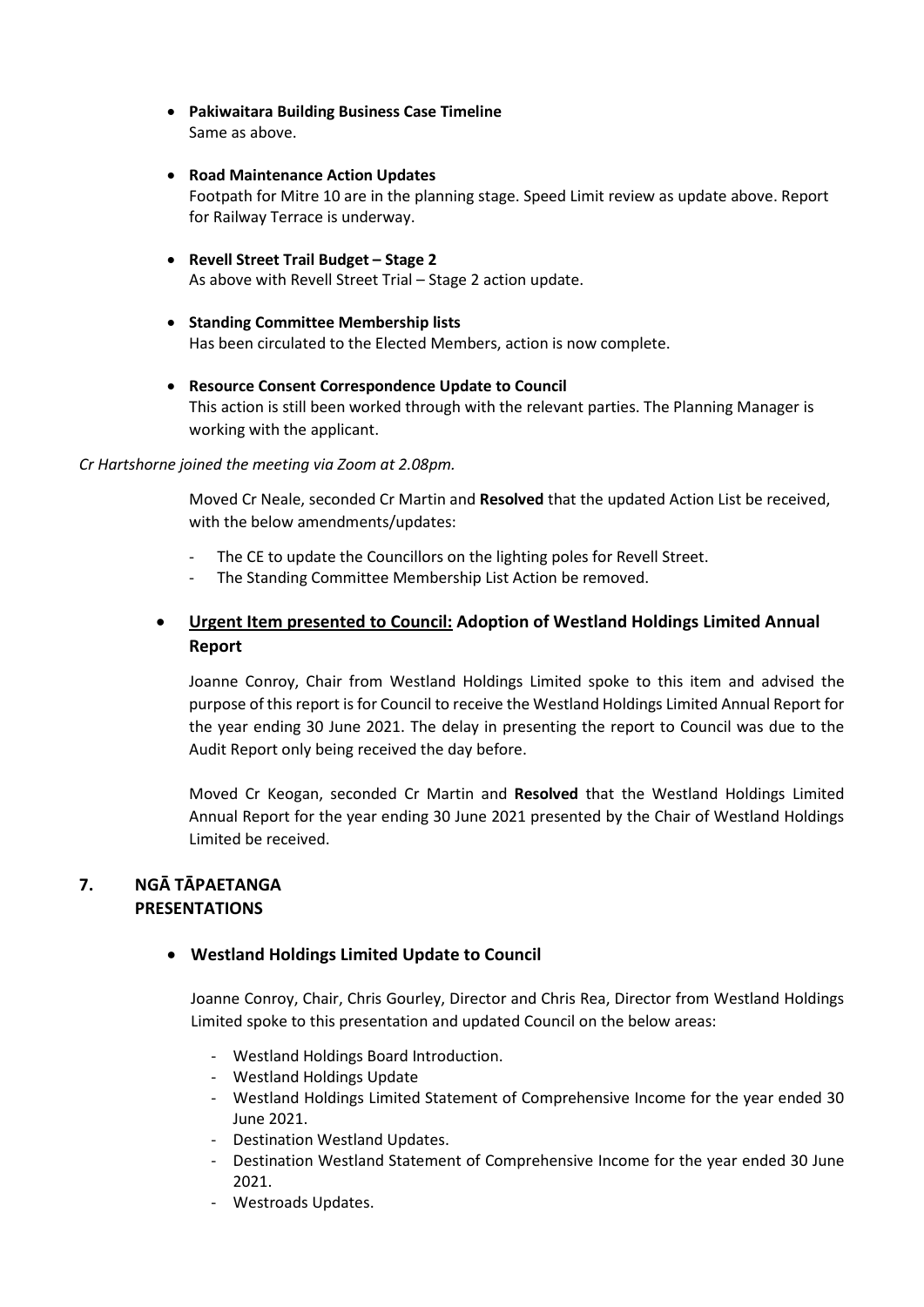- Westroads Statement of Comprehensive Income for the year ended 30 June 2021.

Moved Cr Neale, seconded Cr Keogan and **Resolved** that the presentation from Joanne Conroy, Chair, Chris Gourley, Director and Chris Rea, Director from Westland Holdings Limited be received.

#### **Information Technology and Information Management Update**

Westland District Council's Information Technology Manager and Information Manager spoke to this presentation and the topics below:

- Westland District Council staff, assets and information held.
- Information to be viewed and managed as a valuable asset.
- What is being worked on.
- Current focus.
- What we are doing in the future.
- Summary.

Moved Cr Keogan, seconded Cr Hartshorne and **Resolved** that the presentation from the Information Technology Manager and Information Manager at Westland District Council be received.

# **8. PŪRONGO REPORTS**

#### **Tai Poutini West Coast 2050 Strategy**

The CE spoke to this item and advised the purpose of this report is to provide a copy of the Tai Poutini West Coast 2050 Strategy (the Strategy) for endorsement by Council. The purpose of the strategy is for a West Coast wide reset of future plans for the region, primarily due to the impacts of Covid-19.

The CE then introduced Johny O'Donnell who spoke on behalf of Development West Coast who developed the strategy for the West Coast Region. Johnny is based in Nelson and works heavily in Economic and Community Development. He spoke to the strategy that has been tabled as an opportunity to communicate a collective set of priorities for economic development across the West Coast into the future.

Moved Cr Keogan, seconded Cr Neale and **Resolved** that:

- A) Council receive the report.
- B) Council endorse the Tai Poutini West Coast 2050 Strategy.

# **Hokitika Airport Lease, Extension of Term**

Melanie Anderson, Chief Executive at Destination Westland (DW) spoke to this item and advised the purpose of this report is to request that Council extends the current lease held by Destination Westland Limited (DWL) instead of waiting until 30 June 2023. This will allow DW to secure its current sub-leases for an extended period and encourage new business through future lessees.

Moved Cr Keogan, seconded Cr Martin and **Resolved** that:

A) Council receives the report.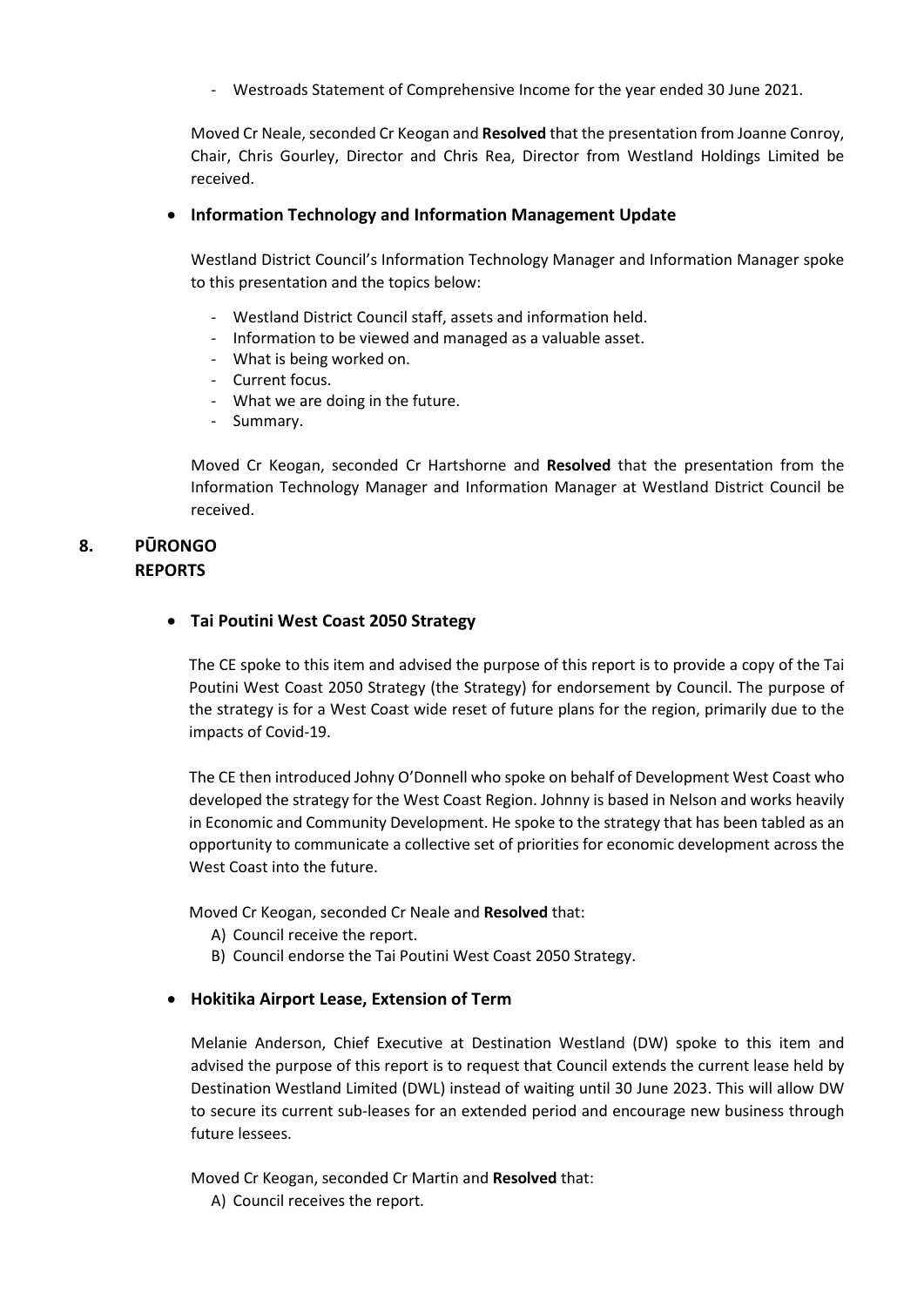- B) Council resolves to prepare an updated lease between Destination Westland Limited and Westland District Council for the lease of the Airport Land.
- **Amendment to the Significance and Engagement Policy**

The Strategy and Communications Advisor spoke to this item and advised the purpose of this report is to propose an amendment to the Significance and Engagement Policy (SEP) adopted on 12 December 2019 to include Information Technology Infrastructure (ITI) as a strategic asset in clause 2.2.

Moved Cr Neale, seconded Cr Hartshorne and **Resolved** that:

- A) Council receive the report.
- B) Council adopt the amended Draft Significance and Engagement Policy December 2021.

Kw Madgwick noted an error to be corrected on page 57, 2.3 of the policy – The policy currently refers to tangata whenua, this should be Mana Whenua.

#### **Councillor Representation**

The Chief Executive spoke to this item and advised the purpose of this report is to advise that Councillor Ryan Kennedy has resigned and to advise on representation arrangements for the remainder of the Triennium.

Moved Cr Keogan, seconded Cr Neale and **Resolved** that:

- A) Council receive the report.
- B) The vacancy in the Southern Ward is not filled.

*The following items were taken out of order to the agenda papers:* 

# **11. CIVIC AND COMMUNITY AWARDS**

His Worship the Mayor and Cr Martin presented the following awards to members of the Community:

- Lucan Bradley: Brian McCarthy Trophy for Community Involvement (Young Achievers Award)
- Ian Gilbertson: Senior Westlander of the Year (Civic Award).
- Jimmy Gordon: Westlander of the Year (Civic Award).

The Civic Awards were held in conjunction with the Hokitika Lions Club.

*The meeting was adjourned at 3.38pm for a short break and reconvened at 3.54pm.* 

# **8. PŪRONGO**

# **REPORTS cont.**

# **COVID-19 Position Statement**

The Group Manager: Regulatory and Community Services spoke to this item and advised the purpose of this report is to seek Council adoption of the COVID-19 Vaccination Position Statement which will apply to all persons working in Council workplaces/facilities.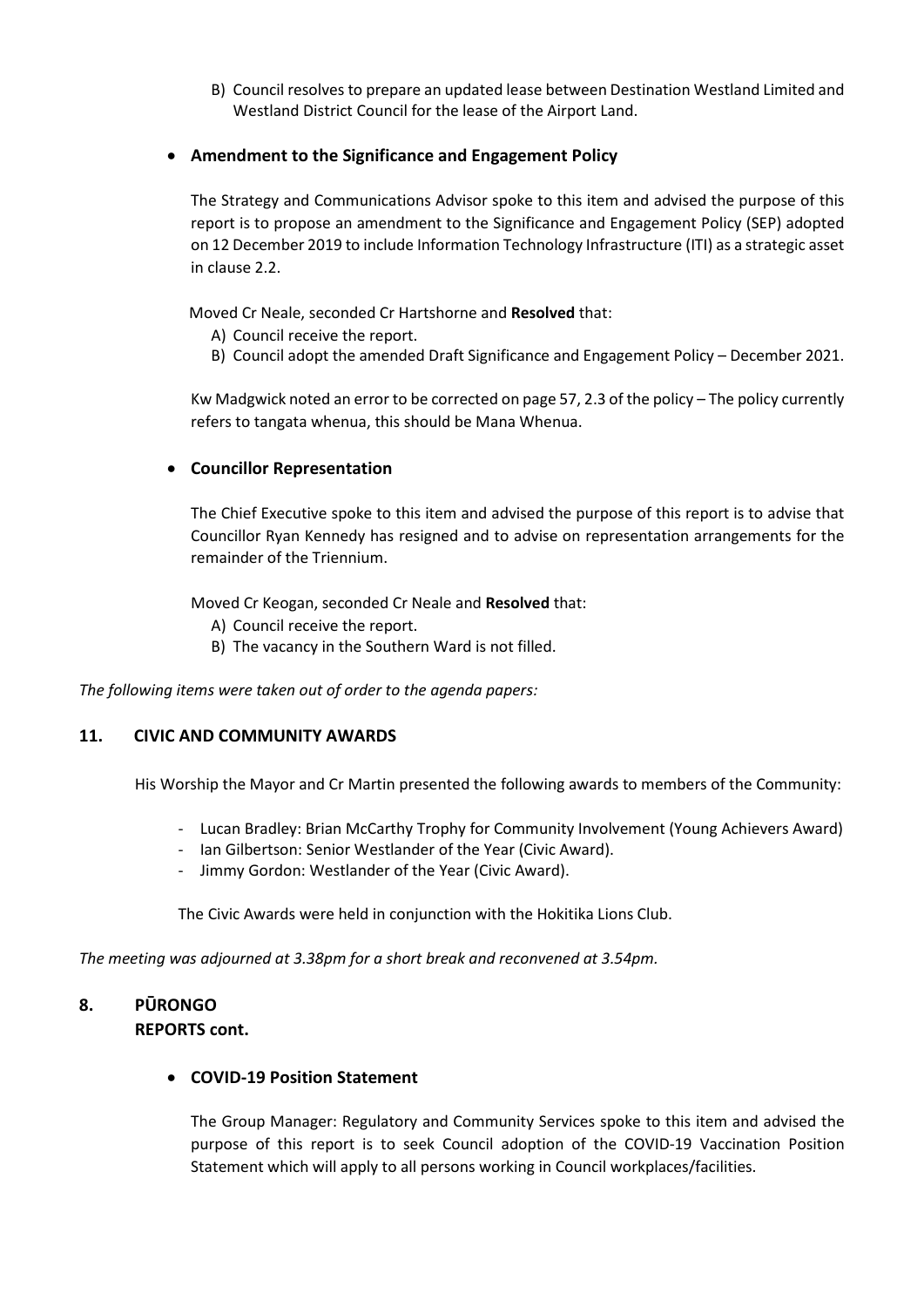Moved Cr Keogan, seconded Cr Hartshorne and **Resolved** that:

- A) Council receive the report.
- B) Council adopt the COVID-19 Vaccination Position Statement.

*Cr Martin stated his apology for the remainder of the open part of the meeting at 4.00pm and returned in the Confidential part of the meeting.* 

#### **Chief Executive's Quarterly Report**

The Chief Executive spoke to this item and advised the purpose of this report is to:

- A) Provide an update on the positive aspects that are happening in the Westland District.
- B) Update Council on any Matters of Significance and Priority.

The following topics were covered in the report:

- Covid-19 Impacts
- Three Waters Reform
- Three Waters Capital Works Program
- The Hokitika Waste Water Treatment Plant
- Provisional Development Unit Funding Projects
- Tourism Infrastructure Funding Applications
- Carnegie Building
- Pakiwaitara Building
- Council Headquarters
- Custom House
- West Coast Wilderness Trail Enhancements
- Parks and Reserve (Playgrounds)
- Flag Trax
- Hokitika Lighting
- Revell Street
- Racecourse
- Other activities: Corporate Services, Planning, Community Development, Stewardship Land Review
- Staffing Update: Incoming and Outgoing Staff, Recruitment
- LGOIMA Update

Moved Cr Neale, seconded Cr Keogan and **Resolved** that the Quarterly Report from the Chief Executive dated 9 December 2021 be received.

The following actions were noted.

- Water quality summary report be provided to Council with the number of water failings registered for the townships in the Westland District for the February 2022 Council Meeting.
- Revell Street Trial Lighting posts: The CE to update the Councillors on potential funding options for this work and costs.

#### **9. MAYOR'S REPORTS AND STATEMENTS**

**Three Waters Campaign - Briefing to Plenary Councils** 

His Worship the Mayor spoke to this update on the Three Waters Campaign and that Westland District Council has joined this group of Councils that are opposing the Three Waters Reform.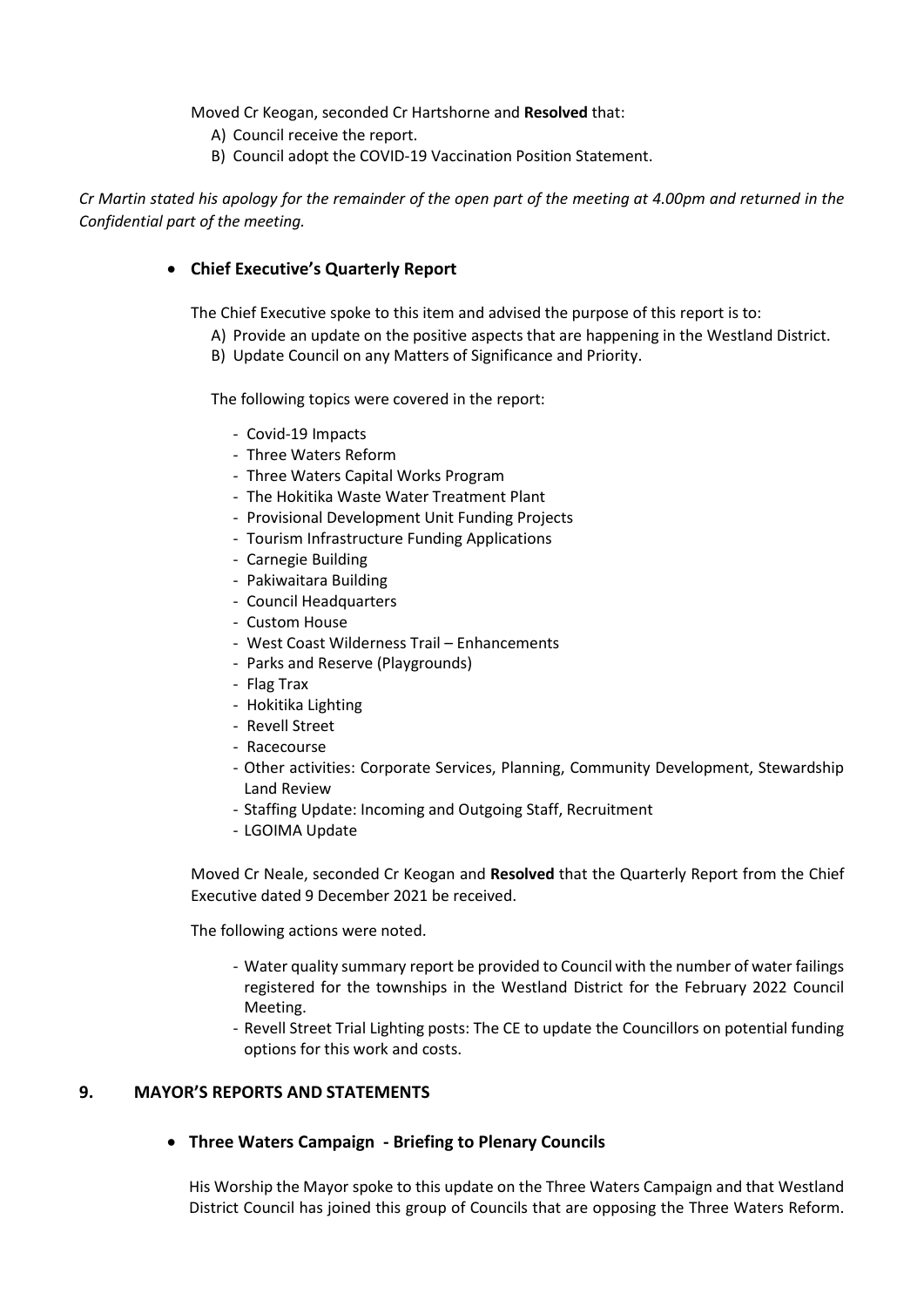His Worship the Mayor confirmed that there are now 23 Councils within the group with the potential for 8 – 10 more, equating to approx. 33% of the Councils in New Zealand joining the group representing 1.4 million ratepayers.

The purpose of the group is to convince Government to alter its intention to proceed with legislation that would compel Councils to transfer their Three Waters Asset ownership and operational control to another entity without the agreement of the affected Councils.

Moved Cr Hartshorne, seconded Cr Neale and **Resolved** that the Three Waters Campaign - Briefing to Plenary Councils presented by His Worship the Mayor be received.

# **The Mayor's End of Year Statement**

His Worship the Mayor again thanked the Councillors and Westland District Council (WDC) Staff for their work during the last few years with many challenging weather and pandemic events. During this time WDC continued to focused on sourcing government funding for, and be successful in receiving said funding towards many projects to benefit the Westland Ratepayers by not increasing Council debt, but still being able to providing required infrastructure and support to the Westland Communities during difficult times.

His Worship the Mayor commented on the success of the close relationship between Westland District Council and our Iwi Representatives and the importance of this continued relationship moving forward for our District. He also commented on the dedication and drive of the CE, WDC Staff, Councillors and Iwi to make this all happen with \$234m secured and injected into the Westland Economy during the last 4 years.

The focus moving forward is on the risks, to minimise them, and recognise opportunities and pursue these and hold a steady direction from the people of Westland.

Moved Cr Keogan, seconded Cr Neale as **Resolved** that The Mayor's End of Year Statement be received.

# **10. ADMINISTRATIVE RESOLUTION**

Moved Cr Neale, seconded Cr Hartshorne and **Resolved** that Council confirm its Seal being affixed to the Warrant of Appointment as listed on the Agenda and stated below:

| <b>Gary Edward</b><br><b>CAMBUS</b> | Warrant of<br>Appointment -<br><b>Building</b><br>Compliance<br><b>Officer</b> | To act in the Westland District as:<br>An Officer pursuant to Section 174 of the Local<br>$\bullet$<br>Government Act 2002; AND<br>An Authorised Officer pursuant to Section 222 of the<br>$\bullet$<br>Building Act 2004; AND<br>An Enforcement Officer pursuant to Section 371b of<br>$\bullet$<br>the Building Act 2004; AND<br>An Officer under the Westland District Council Bylaws; AND<br>$\bullet$<br>An Enforcement Officer pursuant to Section 38 of the<br>٠<br>Resource Management Act 1991. |
|-------------------------------------|--------------------------------------------------------------------------------|----------------------------------------------------------------------------------------------------------------------------------------------------------------------------------------------------------------------------------------------------------------------------------------------------------------------------------------------------------------------------------------------------------------------------------------------------------------------------------------------------------|
|-------------------------------------|--------------------------------------------------------------------------------|----------------------------------------------------------------------------------------------------------------------------------------------------------------------------------------------------------------------------------------------------------------------------------------------------------------------------------------------------------------------------------------------------------------------------------------------------------------------------------------------------------|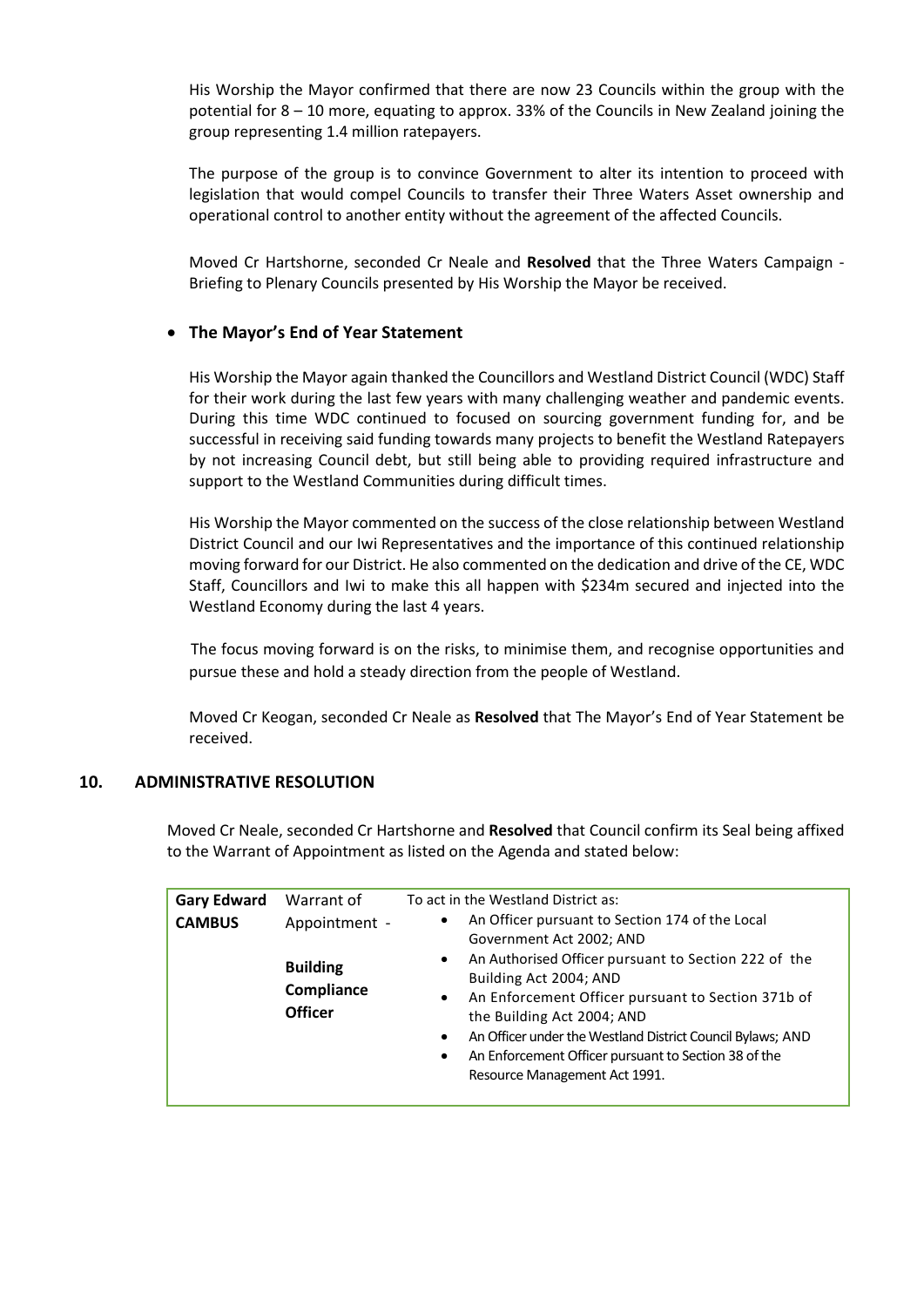# **12. KA MATATAPU TE WHAKATAUNGA I TE TŪMATANUI RESOLUTION TO GO INTO PUBLIC EXCLUDED**

(to consider and adopt confidential items)

 Moved Cr Keogan, seconded Cr Neale and **Resolved** that Council confirm that the public were excluded from the meeting in accordance with Section 48, Local Government Official Information and Meetings Act 1987 at 4.48pm.

The general subject of the matters to be considered while the public are excluded, the reason for passing this resolution in relation to each matter and the specific grounds under Section 48(1) of the Local Government Official Information and Meetings Act 1987 for the passing of the resolution are as follows:

| <b>Item</b><br>No. | <b>General</b><br>subject<br>оf<br>each matter to<br>be<br>considered | for passing<br><b>Reason</b><br>resolution<br>this<br>in<br>relation<br>to<br>each<br>matter | Ground(s) under Section 48(1) for the<br>passing of this resolution                                                                                                                                                       |
|--------------------|-----------------------------------------------------------------------|----------------------------------------------------------------------------------------------|---------------------------------------------------------------------------------------------------------------------------------------------------------------------------------------------------------------------------|
| 1.                 | <b>Confidential Minutes</b><br>- 25 November 2021                     | Good<br>reasons<br>to<br>withhold exist under<br>Section 7                                   | That the public conduct of the relevant<br>part of the proceedings of the meeting<br>would be likely to result in the disclosure<br>of information for which good reason for<br>withholding exists.<br>Section $48(1)(a)$ |
| 2.                 | Hokitika Swimming<br>Pool Stage 2, Services<br>- Tender Approval      | Good<br>reasons<br>to<br>withhold exist under<br>Section 7                                   | That the public conduct of the relevant<br>part of the proceedings of the meeting<br>would be likely to result in the disclosure<br>of information for which good reason for<br>withholding exists.<br>Section $48(1)(a)$ |
| 3.                 | <b>Chief Executive's</b><br>Report                                    | Good<br>reasons<br>to<br>withhold exist under<br>Section 7                                   | That the public conduct of the relevant<br>part of the proceedings of the meeting<br>would be likely to result in the disclosure<br>of information for which good reason for<br>withholding exists.<br>Section $48(1)(a)$ |

This resolution is made in reliance on sections 48(1)(a) and (d) of the Local Government Official Information and Meetings Act 1987 and the particular interests or interests protected by section 7 of that Act, which would be prejudiced by the holding of the relevant part of the proceedings of the meeting in public are as follows: